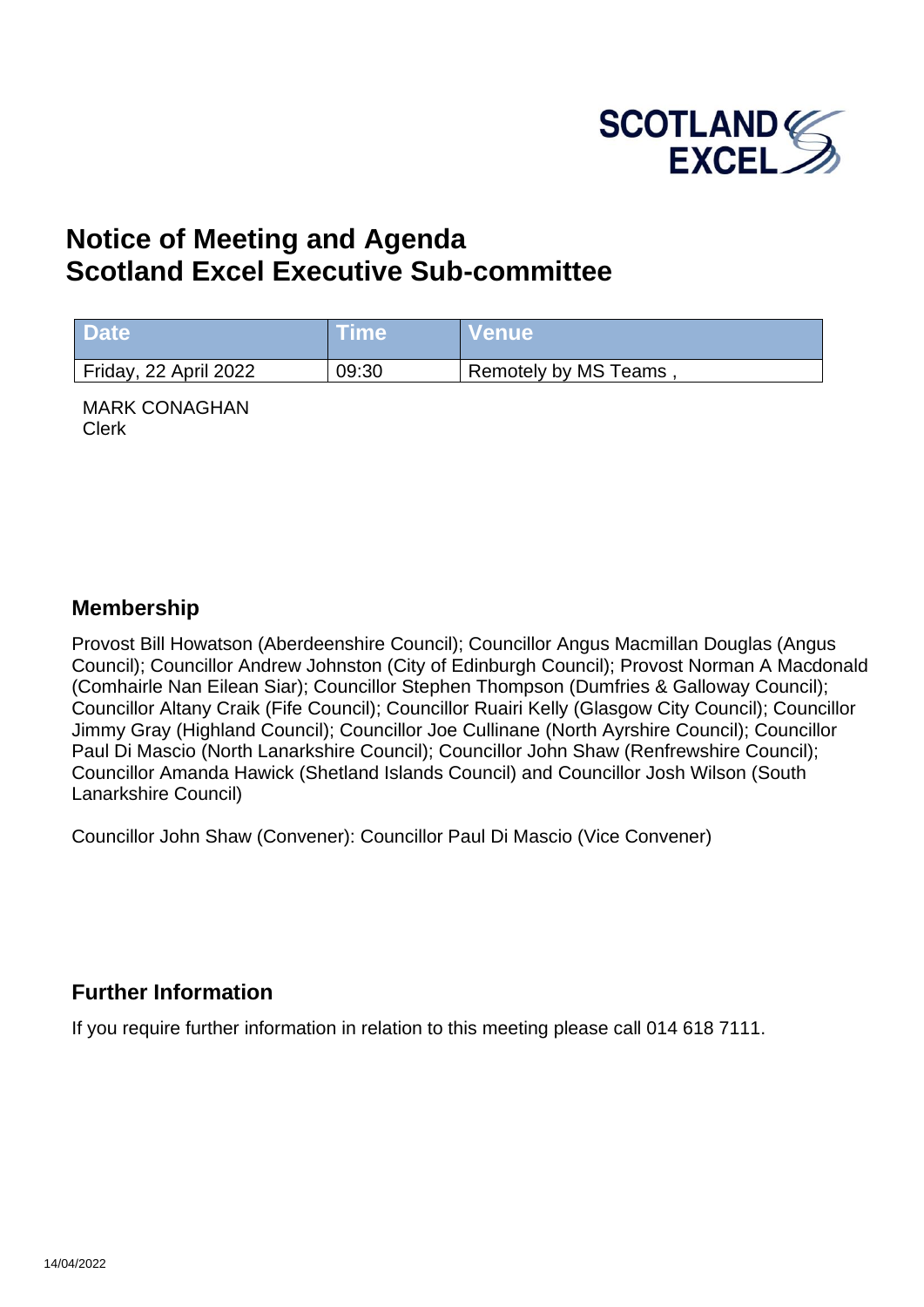## **Items of business**

|  | <b>Apologies</b> |
|--|------------------|
|  |                  |

Apologies from members.

### **Declarations of Interest**

Members are asked to declare an interest in any item(s) on the agenda and to provide a brief explanation of the nature of the interest.

| 1            | <b>Minute</b>                                                              | $5 - 12$    |  |
|--------------|----------------------------------------------------------------------------|-------------|--|
|              | Minute of meeting of the Executive Sub-committee held on 18 March<br>2022. |             |  |
| $\mathbf{2}$ | <b>Annual Audit Plan 2021/22</b>                                           | $13 - 26$   |  |
|              | Report by Treasurer.                                                       |             |  |
| 3            | <b>Operating Plan Update 2021/22</b>                                       | $27 - 38$   |  |
|              | Report by Chief Executive of Scotland Excel.                               |             |  |
| 4(a)         | <b>Contract for Approval: Supply of Digital Publications and</b>           | $39 - 50$   |  |
|              | <b>Services</b>                                                            |             |  |
|              | Report by Chief Executive of Scotland Excel.                               |             |  |
| 4(b)         | <b>Contract for Approval: Supply and Delivery of Library</b>               | $51 - 66$   |  |
|              | <b>Books and Textbooks</b>                                                 |             |  |
|              | Report by Chief Executive of Scotland Excel.                               |             |  |
| 4(c)         | <b>Contract for Approval: Electric Vehicle Charging</b>                    | $67 - 94$   |  |
|              | <b>Infrastructure</b>                                                      |             |  |
|              | Report by Chief Executive of Scotland Excel.                               |             |  |
| 4(d)         | <b>Contract for Approval: Supply and Delivery of Personal</b>              | $95 - 112$  |  |
|              | <b>Protective Equipment (PPE) including Pandemic</b>                       |             |  |
|              | <b>Recovery Items and Workwear</b>                                         |             |  |
|              | Report by Chief Executive of Scotland Excel.                               |             |  |
| 5(a)         | <b>Request for Associate Membership: Scottish Enterprise</b>               | $113 - 114$ |  |
|              | Report by Chief Executive of Scotland Excel.                               |             |  |